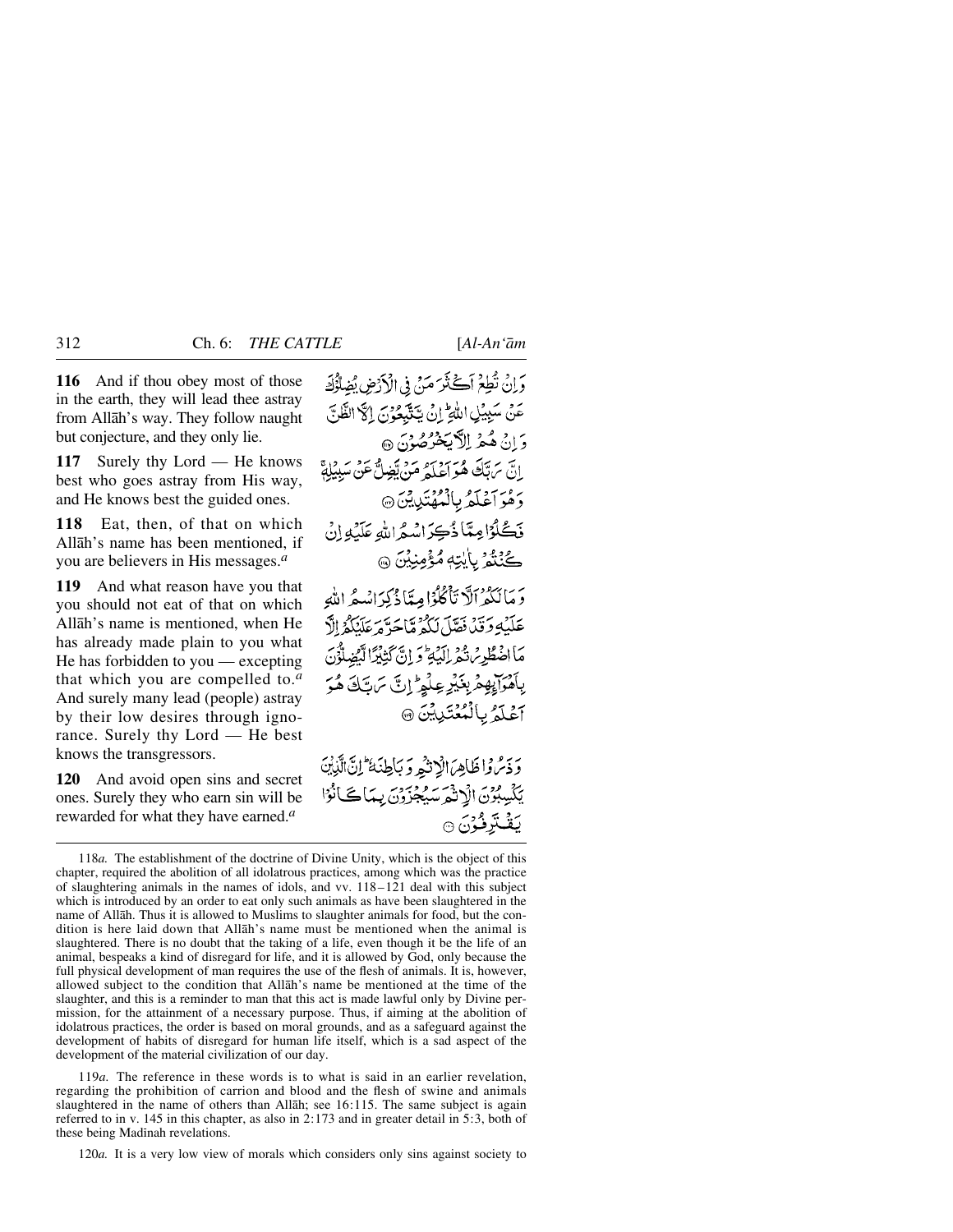**121** And eat not of that on which Allåh's name has not been mentioned, and that is surely a transgression.*<sup>a</sup>* And certainly the devils inspire their friends to contend with you; and if you obey them, you will surely be polytheists.

وَلَا تَأْكُلُوْا مِعَالَهُ بُذْكَرِ اسْعُ اللَّهِ عَلَيْهِ وَإِنَّهُ لَفِسْقٌ وَإِنَّ الشَّيْطِيْنَ أَبْدَّهُمْ فَنَ إِلَى أَوْلِيَّةٍ هِمْرِ لِيُجَادِلُوْكُ دَانْ اَطْعَنْمُوْهُمْ إِنَّكُمْ لَمُتَنْبِرِكُوْنَ ۞

## SECTION 15: **The Chief Opponents**

**122** Is he who was dead, then We raised him to life and made for him a light by which he walks among the people, like him whose likeness is that of one in darkness whence he cannot come forth? *<sup>a</sup>* Thus their doings are made fair-seeming to the disbelievers.

**123** And thus have We made in every town the leaders of its guilty ones, that they may make plans therein. And they plan not but against themselves, and they perceive not.

**124** And when a message comes to them they say: We will not believe

أَوَمَنْ كَانَ مَيْتًا فَأَحْيَيْنَهُ وَجَعَلْنَالَهُ نُوْسً ايْتَمْتِيْنِي بِ4 فِي التَّاسِ كَمَنْ مِّنْنَكُمْ فِى الظَّلَّمْتِ لَيْسَ بِخَارِيجِ قِنْهَا كَذَٰ لِكَ رُّيِّيَ لِلْكُفِينِيَّ مَا ڪَأَنُوُ ايَعْمَلُوْنَ ۞

وَكَنْ لِكَ جَعَلْنَا فِيْ كُلِّ قَدْرَبَةِ آَكَيْتَرَ مُجْرِمِيْهَالِيَهْكُرُواْفِيْهَا فَوَ مَا يَهْكُرُوْنَ إِكَّا بِأَنْفُسِهِمْ وَ مَا يَشْعُرُونَ ۞ وَإِذَاجَنَّ نَقُمْ أَيَةٌ قَالَوْ إِلَيْهِ، تَوْفُومِنَ

122*a.* These words throw a flood of light on many of the verses which speak of the raising of the dead to life through the prophets. The reference here is to the great transformation which was already being brought about through the Holy Qur'ån. Not only were the dead raised to life, but they had now with them the light by which they showed the way to others. The concluding words show that, notwithstanding the great transformation which was being worked before their eyes, the leaders of mischief went on opposing the Truth as if it were a good deed.

be hateful. The Muslim is here commanded to consider *open* and *secret* sins to be equally hateful. In fact there are very few people who commit open sins as compared with those who are guilty of secret sins.

<sup>121</sup>*a.* According to this verse a Muslim is allowed only to eat of the flesh of an animal slaughtered in the name of Allåh. But 5:5 allows to Muslims the *food of the People of the Book*, by which is meant according to the hadith, an animal slaughtered by the People of the Book. The only condition added is that "if the slaughterer was heard uttering a name other than that of Allåh, the flesh was not to be eaten, but if he was not so heard, then it was lawful for the Muslims to eat it" (B. 72:22). Therefore the words under discussion are explained by the majority as containing only a prohibition against the eating of that which is slaughtered in the name of others than Allåh. See further 5:5*a*.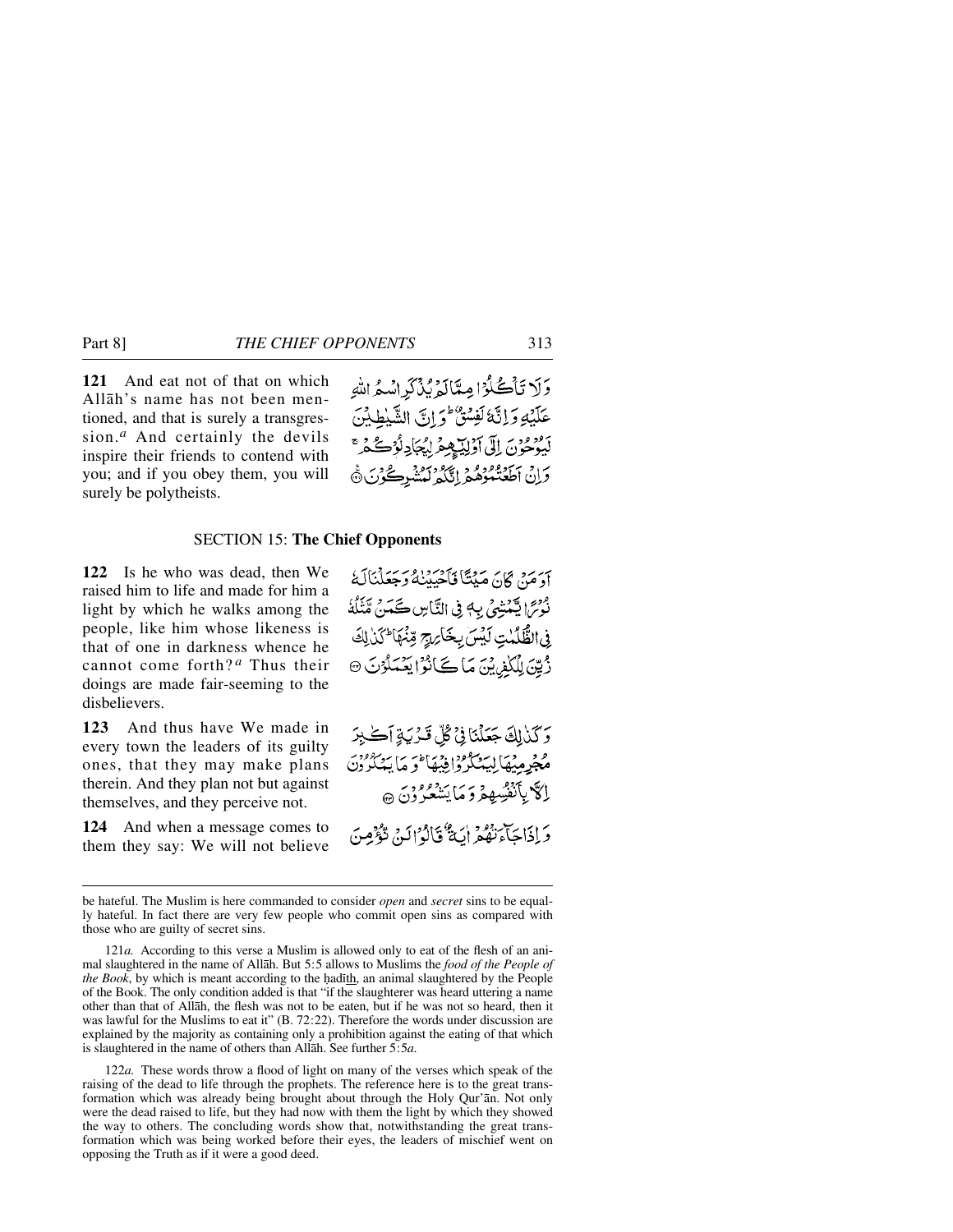till we are given the like of that which Allåh's messengers are given. Allåh best knows where to place His message.*<sup>a</sup>* Humiliation from Allåh and severe chastisement will surely befall the guilty for their planning.

**125** So whomsoever Allåh intends to guide, He expands his breast for Islåm, and whomsoever He intends to leave in error, He makes his breast strait (and) narrow as though he were ascending upwards. Thus does Allåh lay uncleanness on those who believe not.*<sup>a</sup>*

**126** And this is the path of thy Lord, (a) straight (path). Indeed We have made the messages clear for a people who mind.

**127** Theirs is the abode of peace with their Lord, and He is their Friend because of what they do.

**128** And on the day when He will gather them all together: O assembly of jinn,*<sup>a</sup>* you took away a great part of men. And their friends from among men will say: Our Lord, some of us profited by others and we have reached our appointed term which Thou didst appoint for us. He will say: The Fire is your abode — you shall

حَتَّىٰ نُؤَنَّىٰ مِثْلَ مَآ أَرْتِيَ رُسُلُ اللَّهِ ۚ آَلَٰكُ إعلم حيث يجعلُ برسكانيَّة سيُصِيبُ الكيابين أجرموا صَغَائر عِنْدَ اللّهِ وَعَذَابٍ شَرِيدِينَ بِسَاڪَانُوْا يَنْكُرُونَ @ بِهِ دِ مِنْ مِيْرِدِ اللَّهِ مِنْ يَوْرِدِ مِنْ دَمِنٍ مِنْ دَمِنٍ لِلْإِسْلَامِرَّ وَمَنْ يَبُّرِدُ أَنْ يَصْلَّهُ يَجْعَلُ صَلَّىٰ هُ ضَيِّقًا حَرَجًا كَأَنَّهَا بَصَّعْبُ فِي السَّمَآءِ كَنْ لِكَ يَجْعَلُ اللَّهُ الرَّجْسَ عَلَى الَّذِينَ لَا يُؤْمِنُونَ ۞ وَهٰذَا صِرَاطُ يَرَبِّكَ مُسْتَقِيَمًا لَّكَ فَصَّلْنَا الْأَيْتِ لِقَوْمٍ يَّذَّكَّرُوْنَ ۞ يقرد الالسّلَامِهِ عِنْدَ يَرَبَّهِمْ وَهُبُوَ وَلِيْهُمْ بِيَاكَأَنْوْا يَعْبَدُونَ ۞ ر برد برو وو و د برو» ايمن الجنّ قَلِ اسْتَكْتُرْتُمْرِ مِّنَ الْإِنْسِ دَقَالَ أَوْلِيْدَهُمْ قِسَ الْإِنْسِ مَ بَّنَا اسْتَمْتَعَ بَعْضُنَا بِبَعْضٍ وَّ بِلَغْنَآ اَجَلَنَآ الَّذِيَّ اَجَلْتَ لَنَا َ قَالَ النَّارُ مَتْوْ'بِكُمْ خْلِدِيْنَ فِيْهَآ الْأَهَاتِيَآءَ اللَّهُ ۚ

<sup>124</sup>*a.* If Allåh really meant to reveal His message, the disbelievers said, why was it not revealed directly to everyone of them? The answer is that everyone is not fit to communicate with the Divine Being, and Allåh revealed His message only to a man who was fit to receive it.

<sup>125</sup>*a.* The concluding words of the verse show that uncleanness of the heart, which makes a man's *breast strait and narrow*, as though *he were ascending upwards*, is the result of a man's own disbelief and rejection of the truth.

<sup>128</sup>*a.* The word *jinn* is derived from *janna*, meaning *he covered* or *concealed* or *hid* or *protected*. The class of beings that goes under this name stands in the Holy Qur'ån for the spirits of evil or the beings that invite man to evil, as opposed to the angels, who invite him to good, both being alike invisible to the human eye. But there is a wider use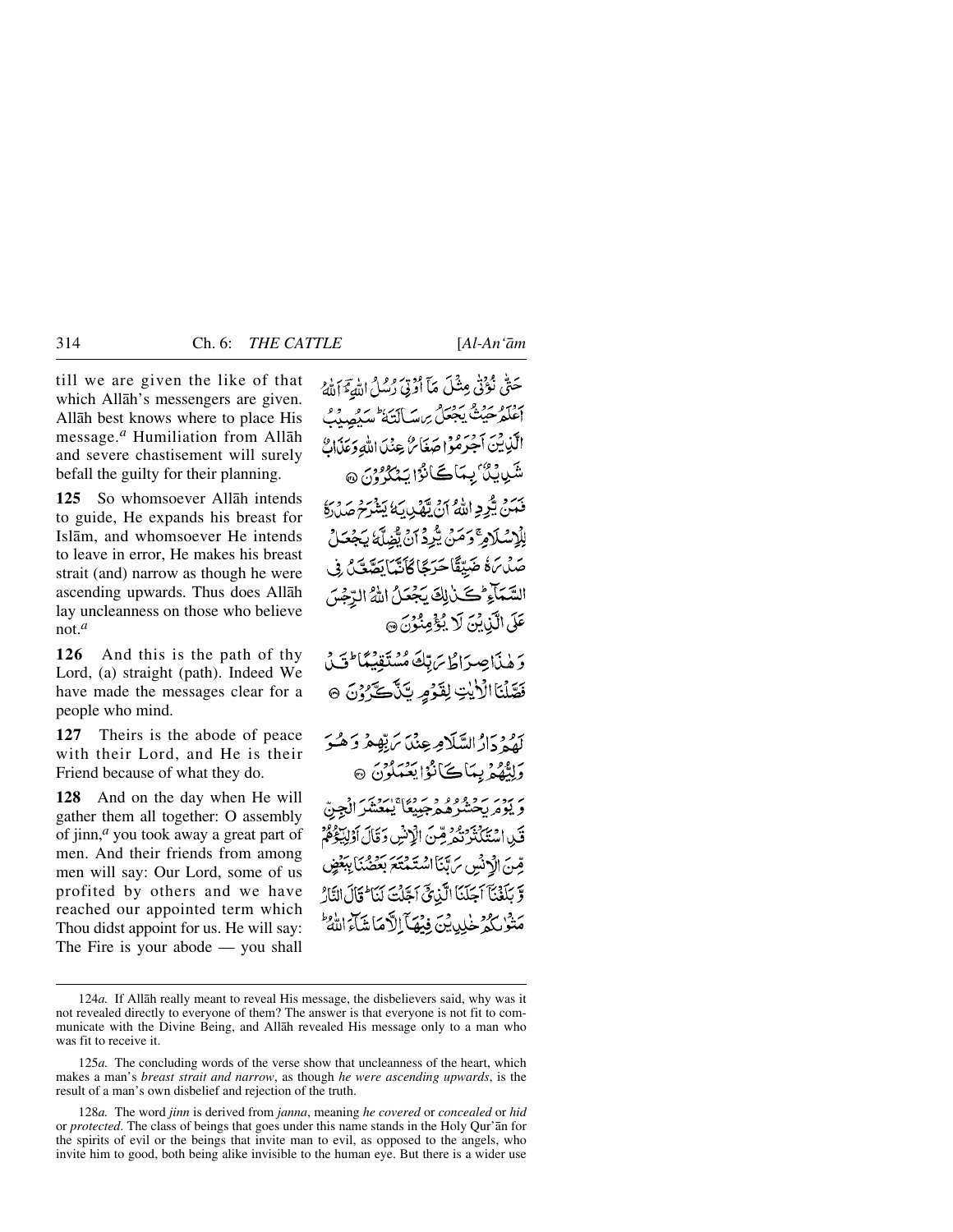abide therein, except as Allåh please. Surely thy Lord is Wise, Knowing.*<sup>b</sup>*

**129** And thus do We make some of the iniquitous to befriend others on account of what they earn.

#### SECTION 16: **Evils of Idolatry**

**130** O community of jinn and men, did there not come to you messengers from among you, relating to you My messages and warning you of the meeting of this day of yours?*<sup>a</sup>* They will say: We bear witness against ourselves. And this world's life deceived them, and they will bear witness against themselves that they were disbelievers.

يُمَعُشَرَ الْجِنّ وَالْإِنْسِ اَلَمْ يَأْتِكُمْ مُ سُلُّ مِّنْكُمْ يَقْصُونَ عَلَيْكُمُ الْذِيْ برود. وبيكر لِقَاءَ يَوْمِكُمْ هٰذَا تَالَٰهُ! شَهِدْنَا عَلَى أَنْفُسِنَا دَ غَدَّتْهُمْ الْجَبْدِ ةُ الدُّنْيَاوَ تُبْهِدُوْا عَبِيٍّ أَنْفُسِهِمْ أَنَّهُمْ گانۇاك غورتىن ھ

اِنَّ بِّ تَادَّكَتِ بِهِ مَثَلِّكُمْ عَلَيْمُ \* \*

بِيَاكَ أَنُوْا بِكَ سِبْرُوْنَ ﴾

وَكَيْرَاكَ نُوَرِّقٍ بِعَضَ الطَّٰلِمِيْنَ بَعَضَّا

What is meant by the assembly (*ma'shar*) of *jinn* here and by *jinn* in v. 130? This is made clear if we read this verse with those following. In this verse *jinn* are spoken of as *friends of men*, and v. 129, which continues the subject, speaks of the iniquitous as befriending one another, while in v. 130 men and jinn are spoken of as a single *ma'shar* or community, for which see 130*a*.

Again in v. 131, those very jinn are spoken of as being no others than dwellers of the cities which were destroyed on account of their sins, and we know that the *jinn* who dwell in cities are only *men*. The context thus makes it clear that by the *jinn* here are meant the leaders of evil, just as by *shayātīn* (devils) in 2:14 are meant *leaders*, for which see 2:14*a*.

128*b.* The words *except as Allåh please* indicate that those in hell shall after all be delivered from it. For a full discussion on this point, see 11:107*a*.

130*a. Ma'shar* means *a community whose affair is one and the same — jamå'at-un amru-hum wāḥid-un* — thus you say *ma* '*shar al-Muslimīn*, which means the community of the Muslims (L). Thus by calling the jinn and men as a single community, the Holy

of the word in Arabic literature as well as in the Qur'ån. One signification of the word is explained in 72:1*a*, and I would refer the reader to that footnote. But the word is also applied in the Qur'ån to great potentates or powerful leaders who, through their importance and detachment from the masses, do not mix freely with them, so they remain distant or "hidden from their eyes". In Arabic literature such a use was permitted. A verse of M∂så Ibn Jåbir in which the word *jinn* occurs, is thus explained by LL on the authority of Tabrezi on Ham: "And my companions, who were like the jinn, did not flee when I came to them and informed them", where the word *jinn* is translated as meaning *companions who were like the jinn.* And Tabrezi says further that *the Arabs liken a man who is sharp and clever in affairs to a jinni and a shaițān*, and hence they say, nafarat jinnu*h∂* (literally, *his jinn fled away*), meaning *he became weak and abject*. Therefore a man's companion, without whose help he would be weak and abject, was called a *jinnß*.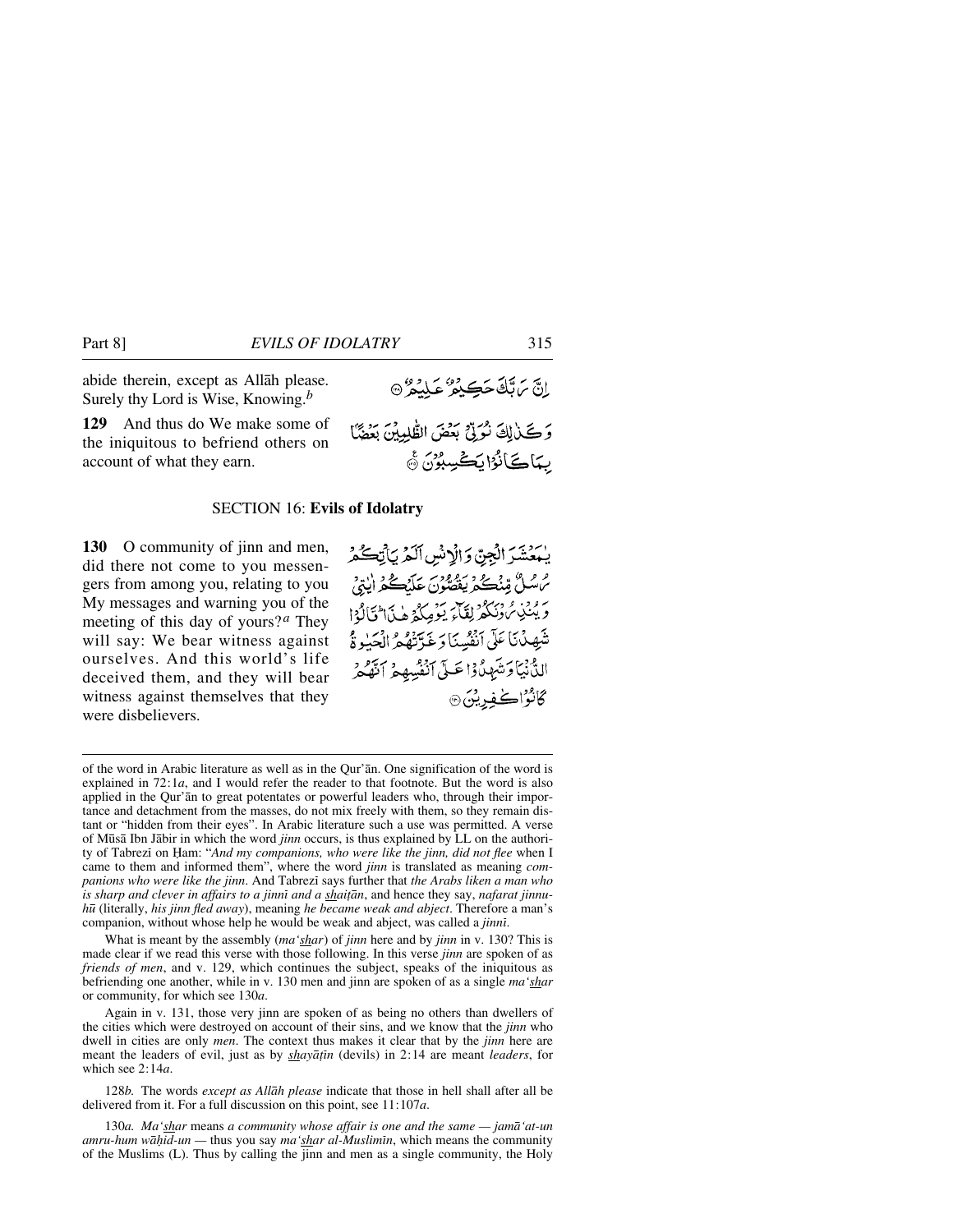**131** This is because thy Lord would not destroy towns unjustly while their people are negligent.*<sup>a</sup>*

**132** And for all are degrees according to their doings. And thy Lord is not heedless of what they do.

**133** And thy Lord is the Self-sufficient One, the Lord of mercy. If He please, He may remove you, and make whom He pleases successors after you, even as He raised you up from the seed of other people.

**134** Surely that which you are promised will come to pass, and you cannot escape (it).*<sup>a</sup>*

**135** Say: O my people, act according to your ability, I too am acting; so you will soon come to know for whom is the (good) end of the abode. Surely the wrongdoers will not succeed.

**136** And they set apart a portion for Allåh out of what He has created of tilth and cattle, and say: This is for Allåh — so they assert — and this for our associate-gods. Then that which is for their associate-gods

دٰلِكَ أَنْ تَمْمَ يَڪُنْ سَ ثَلِكَ مُهْلِكَ الْقُرْبِي بِظُلْمٍ وَّ آهُلُهَا غُفِلُوْنَ ۞ دَلِكُلِّ دَيْنِجْنَّ مِّيَّا عَبِيلُوْا فَرَمَا رَبُّكَ بغَافِلِ عَدَّا يَعْبَلُوْنَ ۞ يَّ سَرِيْحَاتِ الْعَبْنِيُّ جُو السَّجْعَبِيْتِ إِنْ تَبْنَا بِلْدِهِيَّةِ.<br>وَيَرَبَّبُكَ الْعَبْنَي خُو البَّجْعِيَّةِ إِنْ تَبَنَا بِلْدِهِيَّةِ. وَيَسْتَخْلِفُ مِنْ بَعْيِدِكُمْ مِّا يَتَنَاءُ كَيْمَاً أَنْشَأَكُمْ قِنْ ذُبِّيَّةٍ قَوْمٍ اخْرِيْنَ ﴾

إِنَّ مَا تُوْعَدُونَ لِأَتِ لَا وَمَا اَنْتَمْ بِمُعۡجِزِيۡنَ ۞

قُلُ بِغَدْهِ اعْبَلُهُ اعَلَىٰ مَڪَأَنَتِكُمْ إِنِّي عَامِلٌ مَسَوْفٍ يَبْنِهِ مِنْ مَنْ يَكُونُ لَهُ عَاقِبَةُ الدَّارِ إِنَّهُ لَا يُؤْلِحُ الظَّلِمُوْنَ ۞

وَجَعَلُوۡۗ إِللَّهِ مِيَّا ذَرَآ مِنَ الْعَرْثِ وَالْأَنْعَامِ نَصِيْبًا فَقَالُوْاهِ فَالِلَّهِ بِزَعْيِهِمْ وَهْبَاًا لِشُرَكَابِنَا ۚ نَبَاكَانَ لِشُرَكَابِهِمْ نَلَايَصِلُ إِلَى اللَّهِ ۚ وَ مَا كَانَ لِلَّهِ فَهُوَ بَصِلٌ إِلَى

131*a.* That is, while the reminder and the warning had not yet come to them. Or, the words mean that it is not for negligence that nations are destroyed; it is only when they become iniquitous and spread mischief in the world that they are overtaken by punishment in this life.

134*a.* Mark again the certainty with which the idolatrous Quraish are told — and through them all the proud opponents of  $Truth$  — in this verse and the one preceding, that their authority in their country would cease to exist and another people would be raised in their stead.

Qur'ån has made it clear that the jinn and the men spoken of here are not two different classes of beings. Again, the jinn and the men are told that messengers had come to them *from among them*, i.e. from among jinn and men. But as the only messengers spoken of in the Qur'ån and other reliable histories of prophets are those who belong to mankind, it follows that the jinn spoken of here belong to mankind, and not to any other class of creation.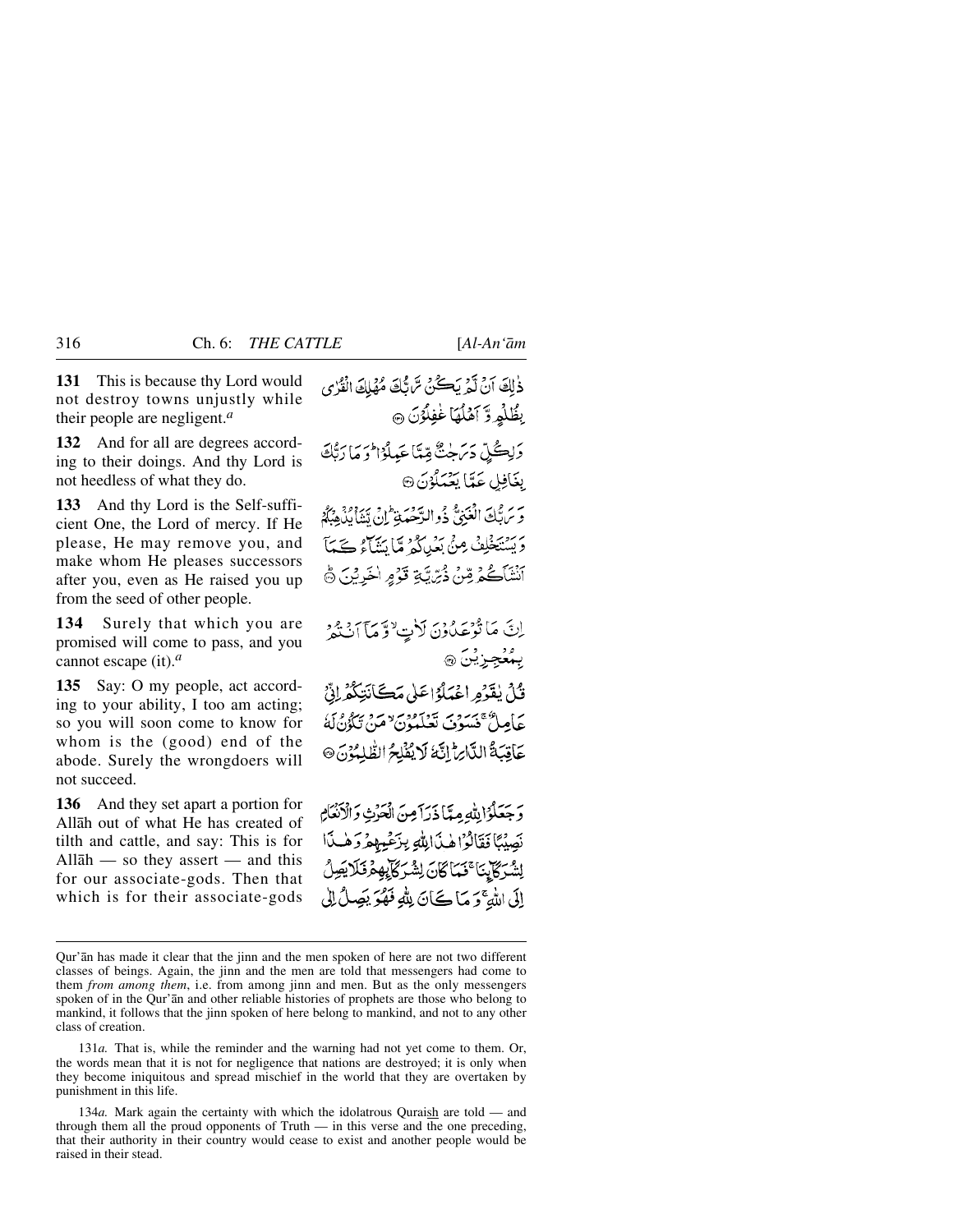reaches not Allåh, and that which is for Allåh reaches their associategods. Evil is what they judge.*<sup>a</sup>*

**137** And thus their associate-gods have made fair-seeming to many polytheists the killing of their children,*<sup>a</sup>* that they may cause them to perish and obscure for them their religion.*<sup>b</sup>* And if Allåh had pleased, they would not have done it, so leave them alone with that which they forge.

**138** And they say: Such and such cattle and crops are prohibited none shall eat them except such as we please  $^a$  — so they assert — and cattle whose backs are forbidden,*<sup>b</sup>* and cattle on which they would not mention Allåh's name*<sup>c</sup>* — forging a lie against Him. He will requite them for what they forge.

**139** And they say: That which is in the wombs of such and such cattle is reserved for our males, and forbidden to our wives, and if it be stillborn, they are partners in it. He will reward them for their (false) attribution. Surely He is Wise, Knowing.

م بچ مان مائە ئىگەن.<br>شىركايھۇ ئىباء مائە ئىگەن

وَكَذٰلِكَ يَاتَيْنَ لِكَثِيْرٍ مِّنَ الْمُشْرِكِيْنَ قَتْلَ أَوْلَادِهِمْ شُرَكَاؤُهُمْ لِلْزِدُوُوْهُ عِرْ وَلِيَكْبِسُوۡاعَلَيۡهِمۡ دِيۡنَهُمۡ وَلَوۡسَآءَ اللَّهُۚ مَا بَعَدُوْهُ فَيَأْتُرُهُ ثُمَّ وَ مَيْا يَفْتَرُونَ۞

وَقَالُوْاهِ بِيَامَ آنْعَاهُ وَّحَرْثٌ حِجْرٌ ةٌ لَا بِظَعَمْهَآ اِلْاَ مَنْ تَتَنَاْمُ بِزَعْبِهِمْ دَانَعَامٌ حُرِّمَتْ ظُهْرُدُهَادَ أَنْعَامٌ لَا سَنْ كُےُونِ اشعَرَ اللَّهِ عَلَيْهَا أَفْتِرَاءً عَلَيْهِ سَيْفِرْ. بِيَاڪَانُوْا بِقِيْرُوْنَ ۞

دَ تَأْلُوْاهَا فِيْ بُطُوْنِ هٰذِهِ الْأَنْتَامِ خَالِصَةٌ ده دود.<br>لِلْإِنْكُوبِرِينَا دَ مُحَدَّدٌ عَرَفَهِي أَسْرَدَاحِنَا ۚ دَ\_ادِ فِي ي و سروح تحقيق دي و من من دي.<br>تَكُنْ مُّبِيتَكَ فَهُمْ فِي فِي شَيْ كَاحٍ سُبَحْزِيْهِمْ يَرْمَعُوهُمْ إِنَّهُ جَڪِيمٌ عَلَيْهُمْ ﴾

137*b.* By introducing these superstitious and evil customs they were making confused and obscure the true religion — the religion of the service of One God.

138*a.* Only devotees of idols and males could eat them, and not females.

138*b.* Such animals are meant as the *baçrah*, the *så'ibah*, etc. See 5:103*a*.

138*c.* That is, such as were sacrificed in the name of idols. All these along with what is said in the next two verses are denounced as being idolatrous practices.

<sup>136</sup>*a.* It was a custom among the Arab idolaters to set apart certain portions of the produce of their fields and their cattle, one portion for Allåh and another portion for the idols. The portion for idols was always applied to their use, but the portion set apart for Allåh, though ordinarily spent to feed the poor and the needy, was in certain cases — for instance, when the portion of the idols was somehow or other destroyed — diverted to the use of the idols (I'Ab-Rz). The portion for the idols was handed over to the priests.

<sup>137</sup>*a.* This refers to the practice of slaying or burying alive the female children (Rz), and also to the human sacrifices to idols, as they sometimes vowed that, if they had a number of sons, they would sacrifice one of them to an idol (Kf).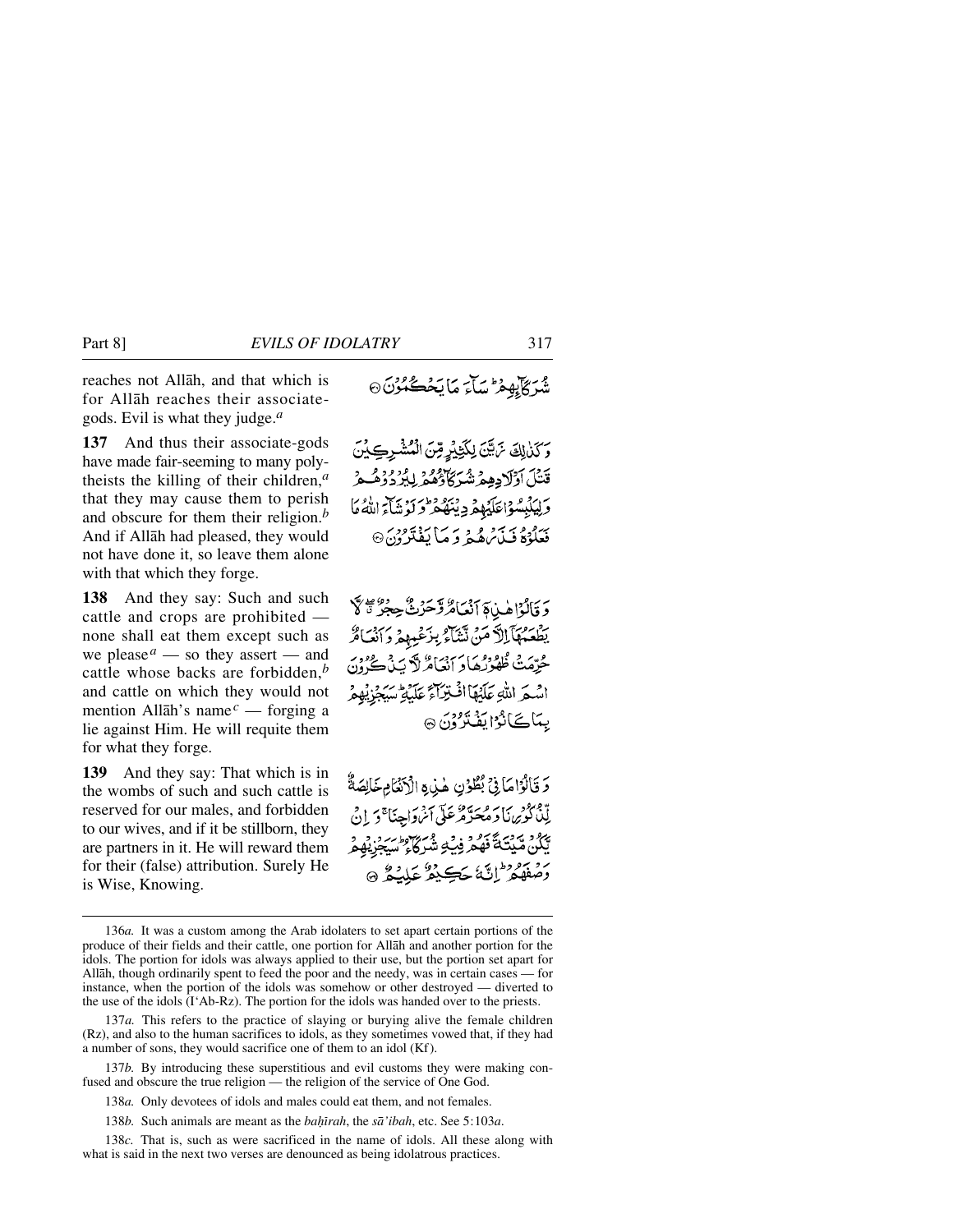**140** They are losers indeed who kill their children foolishly without knowledge, and forbid that which Allåh has provided for them, forging a lie against Allåh. They indeed go astray, and are not guided.

قَدْنَ خَسِرَ الَّذِينَ قَتَلَوُّا أَوْلَادَهُمْ سَفَهَّاً بِغَيْرِ عِلْمٍ وَّحَرَّمُوْا مَا رَنَقَهُمُّ اللَّهُ افْتِرَاءَ عَلَى اللَّهُ تَنْ ضَلَّوْا دَ مَا ڪَأَنُوْاهُهُ تَدِينُ ۖ

#### SECTION 17: **Idolaters' Self-imposed Prohibitions**

**141** And He it is Who produces gardens, trellised and untrellised, and palms and seed-produce of which the fruits*<sup>a</sup>* are of various sorts, and olives and pomegranates like and unlike. Eat of its fruit when it bears fruit, and pay the due of it on the day of its reaping, and be not prodigal. Surely He loves not the prodigals;

**142** And of the cattle (He has created) some for burden and some for slaughter.*<sup>a</sup>* Eat of that which Allåh has given you and follow not the footsteps of the devil. Surely he is your open enemy —

**143** Eight in pairs — of the sheep two and of the goats two. Say: Has He forbidden the two males or the two females or that which the wombs of the two females contain? Inform me with knowledge, if you are truthful;*<sup>a</sup>*

رَهُمْ أَلَمْهِ كَيْنَ جَنَّتِ مَّعْرُوْشَتِ وَعَبْرَ مَعْرُوشَتٍ وَّ النَّخْلَ وَ الزَّمَّءَ مُخْتَلِفًا الكلهُ وَالدَّبِيَّوْنَ وَالدَّمَّانَ مُتَشَابِقَادَتَهُنَّرَ مُتَشَابِهِ ۖ كُوَّامِنْ تَبَرِمَ لِذَآ آَتُنَّسَرَ وَ انْزُاحَقَّةُ يَدْمَرَ حَصَادِهِ دَّكْرَلَا تُسْرِفْوْا إِنَّهُ لَائِحِبُّ الْمُسْرِفِينَ ﴾

وَ مِنَ الْإِنْهَامِهِ حَيْدُلَةً وَ فَيْرَ نَثَا ۖ كَحَلْدُا مِيَّابَرَ بِبَيْهِمُ اللَّهُ وَلَا تَتَّبَعُوْا خُطُوتِ الشَّبْطُنِ إِنَّ لَكُمْ عَلَى وَّ مُّبِيْنٌ ﴾

تَكْذِيَةَ أَنْ وَأَرِجٌ مِنَ الضَّأَنِ انْ يُنَيْنِ وَ مِنَ الْمَعْزِ النَّكِيْنِ ۚ قُلْ لَا الذَّكْرَيْنِ حَرَّمَ أمِرالْأَنْتَتِيبُنِ آمَّا اشْتَعَلَّتْ عَلَيْهِ أَيْحَامُ الْأَنْتَيَيْنَ نَبِّعُوْنَ بِعِلْمِ إِنْ كُنْتُمْ صٰدِيقِيْ ﴾

141*a.* The word *ukul* here, as well as in 2:265 and 13:35, is equivalent to *thamar* (T), and means *fruit*.

<sup>142</sup>*a. Farsh* (from *farasha*, i.e. *he spread* it) means *what is spread*, but here, according to lexicologists as well as commentators, it signifies *animals fit for slaughter*, because they are thrown down for slaughter (T, LL). The *∤amūlah* (from *∤aml*, *bearing of burden*) means *beasts of burden*. The *farsh* are not fit for carrying burden, hence the distinction; but the *hamūlah* serve both purposes. This is shown by the words that follow — *eat of that which Allåh has given you*.

<sup>143</sup>*a.* The cattle spoken of in the previous verse are eight in pairs, i.e. counting the male and the female separately, and these are enumerated in vv. 143 and 144. The Arabs considered those animals which were otherwise lawful for them to be unlawful in particular cases. These practices, which were all superstitious, resulting from idol-worship, are here condemned.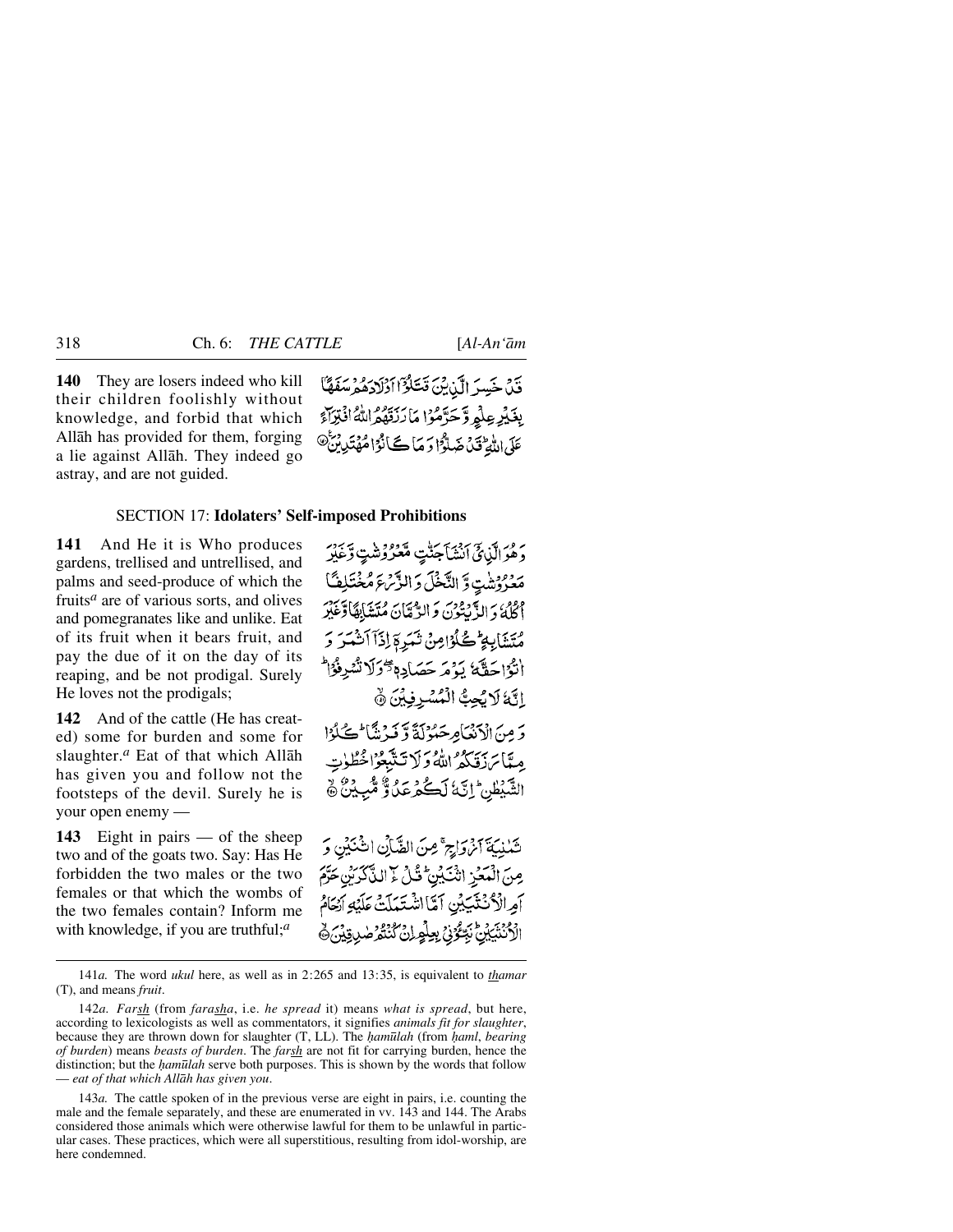**144** And of the camels two and of the cows two. Say: Has He forbidden the two males or the two females or that which the wombs of the two females contain? Or were you witnesses when Allåh enjoined you this? Who is then more unjust than he who forges a lie against Allåh to lead men astray without knowledge? Surely Allåh guides not the iniquitous people.

وَمِنَ الْإِبِلِ انْتَكَيْنِ وَمِنَ الْبَقَرَ انْتَكِيْنِ ۖ ڴڷ<sup>؆</sup>ٳڵڐڲػڒؾؚٛؾػڗٞڡٙڒٲڡۣڔٳڷٲ*ڎڎؾ*ؘڲڹۣ أَمَّا اشْتَعَلَتْ عَلَيْهِ أَيْرِ كَامْ الْأَنْتُنَ أمركننغ شصياء إذ وحهدكه الله بطنيأ فَيَنْ آظْلَةُ مِيَّتِنِ افْتَرْيِ عَلَى اللَّهِ كَذِبَنَا لِّيْضِلَّ النَّاسَ بِغَيْرِعِلْمِ إِنَّ اللَّهَ لَا يَهْدِى الْقَوْمَ الطَّلِيبِينَ ﴾

### SECTION 18: **Prohibited Foods**

**145** Say: I find not in that which is revealed to me aught forbidden for an eater to eat thereof, except that it be what dies of itself, or blood poured forth, or flesh of swine — for that surely is unclean — or what is a transgression, other than (the name of) Allåh having been invoked on it. But whoever is driven to necessity, not desiring nor exceeding the limit, then surely thy Lord is Forgiving, Merciful.*<sup>a</sup>*

**146** And to those who are Jews We forbade every animal having claws,*<sup>a</sup>* and of oxen and sheep We forbade قُلْ لَآ َ آَجِيلُ فِيۡ مَآ أَرْجِيَ إِلَيَّ مُحَدَّ مَاۤ عَلَىٰ ؘڟٳۼڥڔؾڟۼۺػٙٳڸٱ؆ؘڽٛؾڲۯ۬ڹؘڡڮڹؾؘڎٞٳۯ رىماقسفوځاارتحرچنزي<sub>ند</sub> تراتمهٔ ي جُسُّ أَوْفِسْقًا أَهِبْ لِلَّذِيْرِ اللَّهِ بِ ﴾ فَمَنِ اخْتِطَدَّ خَبْرَ بَاَغِ وَلَا عَادِ فَإِنَّ سرتك غفور تسميده في عليه المستخ

دَ عَلَى الَّذِيْنَ هَادُوْاحَرَّمْنَاڪُلَّ ذِيْ طُفُرٍ ۚ وَمِنَ الْبَقَرِ وَالۡفَنَوِحَرَّمۡنَا عَلَيۡهِمۡ

146*a.* According to I'Ab it means only *the camel*, or *the camel and the ostrich*. Rz is of opinion that by *zufr* here is meant *talons* and *claws*. According to Mjd and Qt the *dhi-zufr* means *every beast and bird that has not divided toes, as the camel, ostrich, goose*, and *duck* (T, LL). The prohibition of using the camel for food, though a punishment for the rebellion of the Jews as stated further on, was a blessing to them. On account of their disobedience to Moses they had to remain in the wilderness for a long time, where the camel was of great service to them in their journeys from place to place.

<sup>145</sup>*a.* For the prohibition made known here reasons are also given, the reason for the prohibition of what dies of itself and blood and swine's flesh being that these things are *unclean*, while the reason for the prohibition of animals on which other than Allåh's name is invoked is different, viz., *fisq*, or a transgression of the Divine commandment, which requires all things to be avoided which are in any way associated with idolatry. The uncleanness in the case of the first three consists in their pernicious effect upon the intellectual, the physical, and the moral systems respectively, while the transgression in the case of the last affects the spiritual conditions.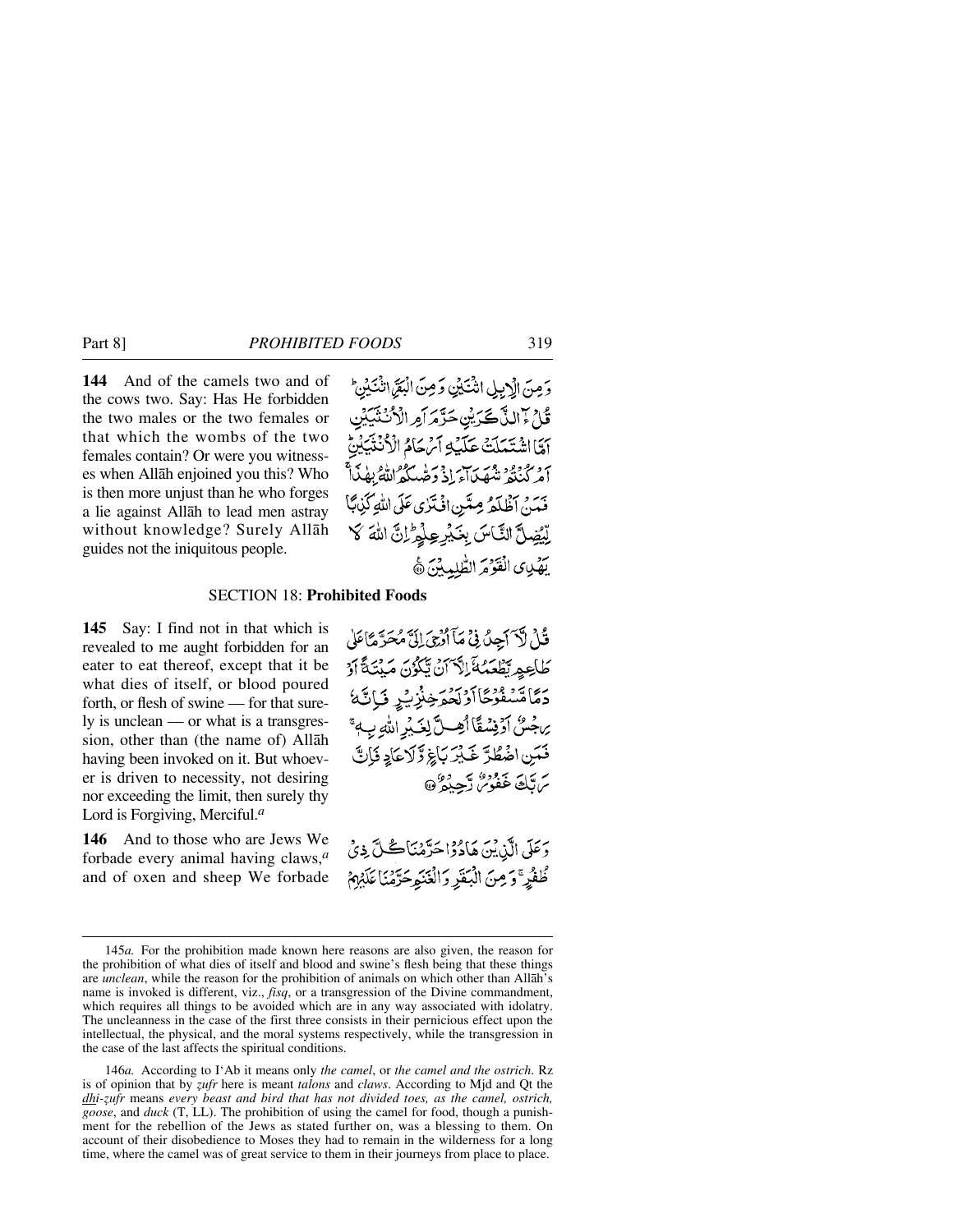them the fat thereof, $<sup>b</sup>$  except such as</sup> was on their backs or the entrails or what was mixed with bones. This was a punishment We gave them on account of their rebellion, and We are surely Truthful.

**147** But if they give thee the lie, then say: Your Lord is the Lord of all-encompassing mercy; and His punishment cannot be averted from the guilty people.*<sup>a</sup>*

**148** Those who are polytheists say: If Allåh pleased we would not have set up (aught with Him) nor our fathers, nor would we have made anything unlawful. Thus did those before them reject (the truth) until they tasted Our punishment. Say: Have you any knowledge so you would bring it forth to us? You only follow a conjecture and you only tell lies.

**149** Say: Then Allåh's is the conclusive argument; so if He had pleased, He would have guided you all.*<sup>a</sup>*

**150** Say: Bring your witnesses who

و دوروس سي سي سيد و ودور دي.<br>شخومهما الاماجيلت ظهور هيأ أو الْحَوَابِيَّا آَوْمَا اخْتَلَطَ بِعَظَمِ ذٰلِكَ جَزَيْنِهُمْ بِبَغْيِهِمْ ثَوْرٍ إِنَّا لَصٰلِ قُوْنَ ۞

فَإِنْ كَذَّبَّوْكَ فَعْلُ سَّيَّكُمْ ذُوْ سَمْحَهَةٍ وَّاسِعَةٍ ۚ وَلَا يُرَدُّ بَأۡسُهٗ عَنِ الْقَوۡمِ الْمُجْرِمِينَ@

بِيَبِيَعْوُلُ الْبَابِينَ آَتَيْبِرَكُوْالْوَتِيَاءَ اللَّهُ مَأْ أِنْهُمْ كَمَنَا وَلَرْ أَنَآؤُنَا وَلَا حَدَّمْنَا مِنْ تَنْهُ قُح كَذٰلِكَ كَذَّبَ الَّيْشِينَ مِنْ قَبْلِهِمْ حَتَّى ذَاتُوْا بِأَسَنَا ۖ قُلْ هَلْ هِنْكُوْرٌ مِّنْ عِلْمٍ فَتَخْرِجُوْهُ لَنَا لِنْ تَتَّبِعُوْنَ إِلَّا الظَّنَّ وَ انْ آنْنْهُ الْأَنْخُرْصُونَ @

قُاْرُ فَلَّهُ الْعُجَّةُ ٱلْمَالِغَةُ ۚ فَبَلَوۡ شَبِأَءَ لَهَلْ بِكُمْ آَجْبَعِيْنَ، و د محمد مرکز مورد از دیر برد د در<br>قبلُ هَلَّهِ شَهْيِباءَ کَهُ الَّذِينَ بِشَهْلُ وَنَ

146*b.* "You shall eat no manner of fat, of ox, or of sheep, or of goat" (Lev.7:23).

149*a.* The previous verse records the statement of the disbelievers: "If Allåh pleased we would not have set up aught with Him". The reply is that Allåh reveals His will through His chosen messengers, so bring forth any Divine revelation that you possess sanctioning idolatry. The argument is here carried on further. Allåh does not mislead men, but, on the other hand, sends His prophets to guide them into the right path. His pleasure is therefore that all men should walk in the right path and serve only one Master. Is not that a conclusive argument against the false assertion of the idolaters? The guidance of Allåh is, moreover, brought through prophets, and men are never compelled to accept the right way; much less could they be compelled to follow the wrong course, as the idolaters thought. Man was created with a will free within certain limits to act as he pleases.

<sup>147</sup>*a.* The all-encompassing mercy of Allåh is mentioned even in speaking of those who rejected the Holy Prophet. It was because of the mercy of Allåh that the disbelievers were not destroyed immediately; but as punishing the "guilty" is in itself a mercy towards the weak and the oppressed, they are warned that they will not escape punishment if they persist in their evil ways.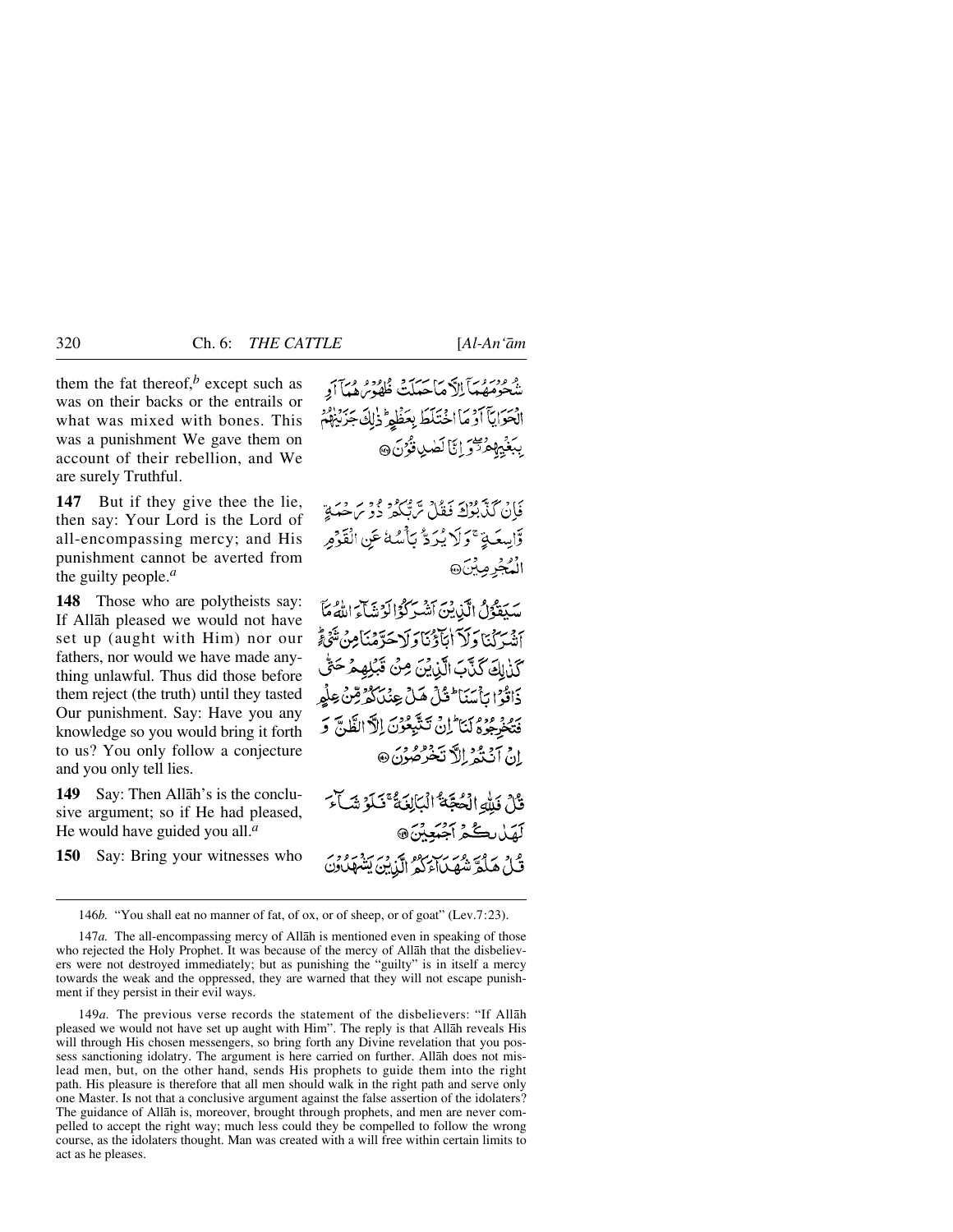bear witness that Allåh forbade this. If they bear witness, then do not thou bear witness with them. And follow not the low desires of those who reject Our messages and those who believe not in the Hereafter, and they make (others) equal with their Lord.

آنَّ اللَّهَ حَدَّمَهُ هٰذَا تَنَانُ شَهِيدًا ذَلَلا تَنْفَصَلُ مَعَهُجٌ \* وَ لَا تَتَلَبَّعُ آهُوَاءَ الَّهْ بَيْنَ كَذَّبُوْا بِأَيْتِنَا وَ الَّذِينَ لَا يُؤْمِنُوْنَ ۑؚٲڷٳڿۯۊؚۄؘۿۮۦڹؚڒؾۨڡۣۭۿؘڲؘۻڸڷۯؗڽۨۜۿ

# SECTION 19: **Guiding Rules of Life**

**151** Say: Come! I will recite what your Lord has forbidden to you: Associate naught with Him and do good to parents and slay not your children for (fear of) poverty — We provide for you and for them — and draw not nigh to indecencies, open or secret, and kill not the soul which Allåh has made sacred except in the course of justice. This He enjoins upon you that you may understand.

**152** And approach not the property of the orphan except in the best manner,*<sup>a</sup>* until he attains his maturity. And give full measure and weight with equity — We impose not on any soul a duty except to the extent of its ability. And when you speak, be just, though it be (against) a relative.*<sup>b</sup>* And fulfil Allåh's covenant. This He enjoins on you that you may be mindful;

**153** And (know) that this is My path, the right one, so follow it, and follow not (other) ways, for they will lead you away from His way. This

قُلْ تَعَالَوْا أَنْكُ مَاحَدَّهِ رَبُّكُمْ عَلَيْكُمْ آلَا تُشْرِكُوْا بِهِ شَيْئًا وَّ بِالْوَالِدَيْنِ إِحْسَانًا ۚ وَلَا تَقْتُلُوْٓا اَوْلَادَكُمْ قِنْ اِمْلَاقِ تَحْنُ ترم فكردع اتاهُ فيهج كرائفتر بُواانْفَوَاحِينَ مَاظَهَدَ مِنْهَا وَ مَا بَطَنَ ۚ وَ لَا تَقْتُلُواالنَّفْسَ الَّتِيْ حَتَّدَ اللَّهُ اللَّا بِالْجَنَّ ۖ ذٰلِكُمُ دَحَّهٰ لَكُمُّ به لَعَلَّكُمُ تَعَقِلُوْنَ ۞

وَلَا تَقْرَبُوْا مَآلَ الْيَتِيْعِ الْآيَالَّتِيْ هِيَ آخسَيْنِ حَتَّى يَبْلُغَ أَيْنُدَّهُ وَ أَوْفَاالْكَيْلَ وَالْمِيْزَانَ بِالْقِسُطِ ۚ لَا تُكَلِّفُ نَفْسًا إِلَى وْتِعْعَا كَرَادْاقْلْتْعْرِ فَإِعْمَالُوْلَوْكَ أَيْ ذَا قُرَبِي ۚ وَ بِعَهۡبِي اللَّهِ أَوۡفَوۡالۡذَٰلِكَ وَصَّلَّهُمۡ بِهٖ لَعَلَّكُمْ تَنَاكَّرُوْنَ ۞

وَأَنَّ هٰذَا صِرَاطِيُ مُسْتَقِيْهًا فَاتَّبِعُوهُمْ وَلَا تَتَّبِعُوا السُّبُلَ فَتَفَدَّقَ بِكُمْ عَنْ

<sup>152</sup>*a.* That is, unless you do it with the object of improving it or making it profitable. Wages of the guardian may be paid from it, for which see 4:6, 6*c*.

<sup>152</sup>*b.* Islåm requires a man to be so upright as not to be led away by the ties of relationship. Truth is not to be sacrificed to any interest but every interest must be sacrificed to truth.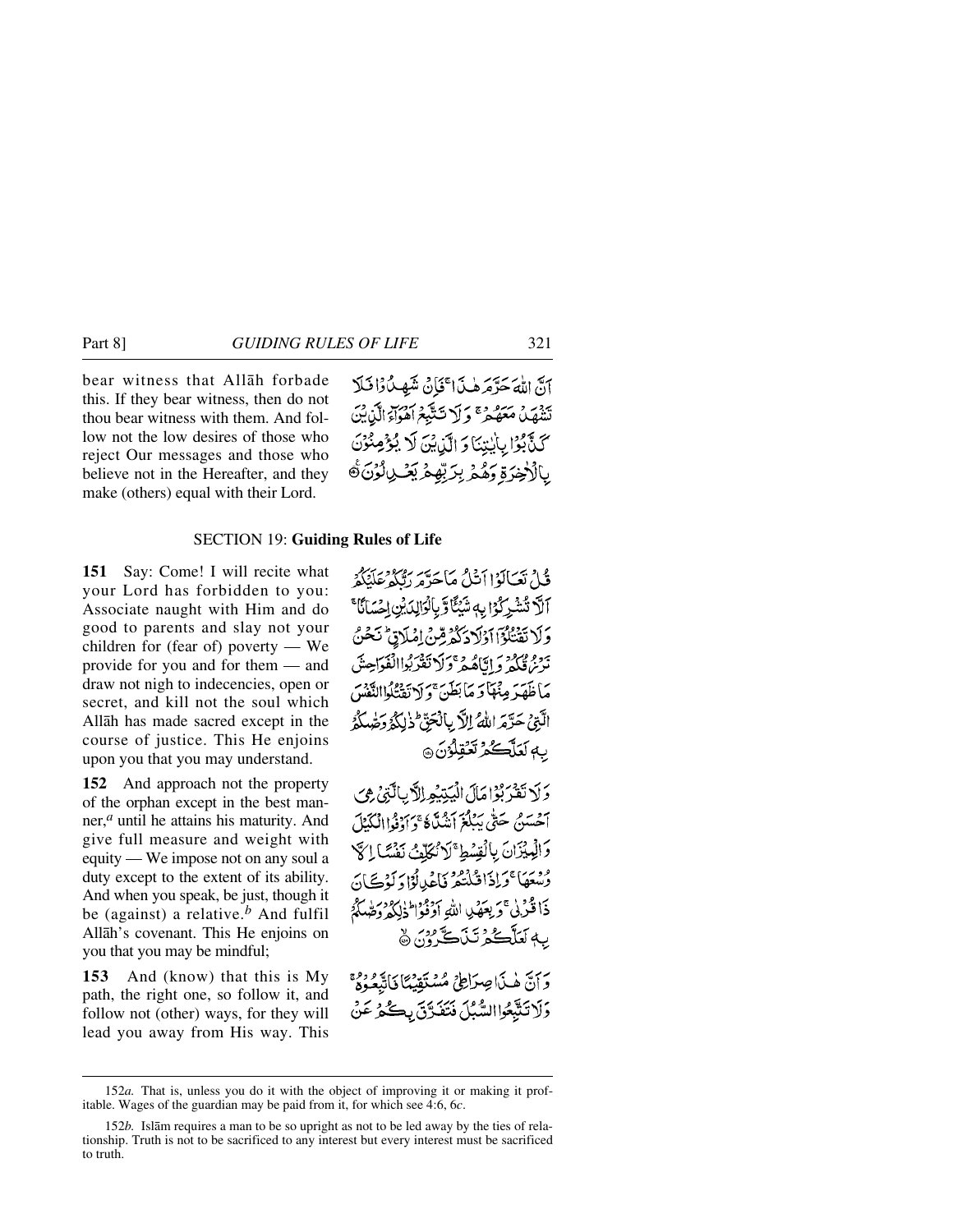He enjoins on you that you may keep your duty.

**154** Again, We gave the Book to Moses to complete (Our blessings) on him who would do good, and making plain all things*<sup>a</sup>* and a guidance and a mercy, so that they might believe in the meeting with their Lord.

سَبِيْلِمُ ذٰلِكُمْ وَصّْلَكُمْ بِهِ يَكْتَلُكُمُّ تَتَّقُونَ

ثُمَّ اٰتَيْنَا مُؤْسَى الْكِتَ نَعَامًاعَلَى الَّذِي َ آحَسَنَ وَتَفْصِيۡلَآ لِّڪُلِّ شَيۡءٍ وَّهُـٰدَّاَى وَّرَحْبَةَ تَعَلَّمُهُ بِلِقَاءِ يَرَبَّهُمْ يُؤْمِنُونَ۞

### SECTION 20: **The Goal for the Faithful**

**155** And this is a Book We have revealed, full of blessings; so follow it and keep your duty that mercy may be shown to you,*<sup>a</sup>*

**156** Lest you should say that the Book was revealed only to two parties before us and we were truly unaware of what they read,*<sup>a</sup>*

**157** Or, lest you should say: If the Book had been revealed to us, we would have been better guided than they. So indeed there has come to you clear proof from your Lord, and guidance and mercy. Who is then more unjust than he who rejects Allåh's messages and turns away from them? We reward those who turn away from Our messages with an evil chastisement because they turned away.

رَ دْيَاكِنْتْ آَنْزَنْنَاءُ مْبْرَادٌ فَاتَّبِعُوْهُ بن يَعْمَدُ العَلَّكَ يُدْهِ دِيرٍ لا

أَنْ تَقْرَلْزَا الَّيْمَآ أُنْزِلَ الْكِتْبُ عَلَىٰ طَآلِفَتَيْنِ مِنْ قَبْلِنَا صَدَانٌ كُنَّاَهَنْ دِرَاسَتِهِمُ لَلْهِ

آَوْ تَقُوْلُوْا لَوْ آتَآ أَنْزِلَ عَلَيْنَا الْكِتْبُ لَكُنَّآ أَهْلِكِ مِنْهُمْ ۚ فَقَيْلُ جَآءَكُمْ بَيِّنَةٌ مِّنْ ترتكروهمدَّي وَسَ حِيدَةً فَيَدَنَ أَظُلَّهُ مِعْنَىٰ كَنَّەبَ بِأَيْتِ اللهِ وَصَدَتَ عَنْهَا سَنَجْزِي الَّذِينَ يَصْدِافُوْنَ عَنْ الْبِيْنَا سُوَّمَ الْعَذَابِ بِيِّمَاكَ انْدًا يَصُّلِ فُرُنَ®

<sup>154</sup>*a.* By *all things* are meant all those things needed for the guidance of the Israelites.

<sup>155</sup>*a.* It should be noted that as the Qur'ån is mentioned along with the previous revelations, the word *mubårak* is added as signifying *the continuance forever of the blessings which a thing possesses*. The object is to show that, whereas the blessings of other books came to an end after a time, the Qur'ån shall forever remain a source of blessings to its followers.

<sup>156</sup>*a.* Because in Arabia there lived only the Jews and the Christians besides the idolaters, the Arabs spoke of only two parties to whom the Book was given.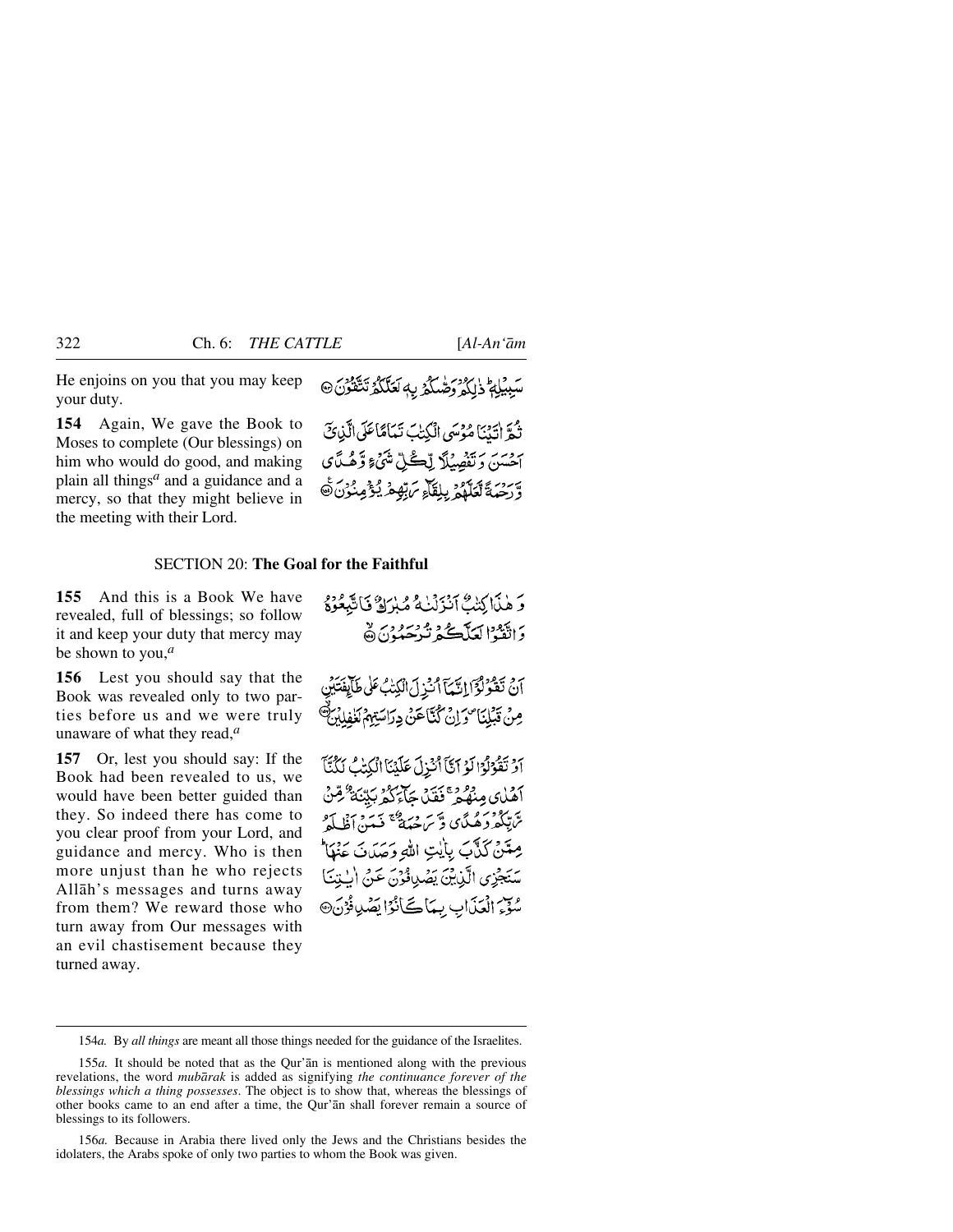**158** They wait not aught but that the angels should come to them, or that thy Lord should come,*<sup>a</sup>* or that some of the signs of thy Lord should come.*<sup>b</sup>* On the day when some of the signs of thy Lord come, its faith will not profit a soul which believed not before, nor earned good through its faith. Say: Wait; we too are waiting.

**159** As for those who split up their religion and became sects, thou hast no concern with them. Their affair is only with Allåh,*<sup>a</sup>* then He will inform them of what they did.

**160** Whoever brings a good deed will have tenfold like it, and whoever brings an evil deed, will be recompensed only with the like of it, and they shall not be wronged.*<sup>a</sup>*

هَـٰلُ يَنْظُرُونَ إِلَّآ أَنْ تَأْتِيْهِمُ الْمَلَّٰئِكَةُ آؤ بِأَنِّي سَيُّكَ آؤُ بِأَنِّيَ بَعْضُ أَيْتِ سَيِّكَ ۖ بَرْدِيرِ بِنَ بِعَضْ أَيْتِ سَاتِكَ كَهَ بَيَنْفَعُ بِنِ الْبِيَانُهَالَمْ تَكُنُّ اٰ مِنَتْ مِنْ قَبَلُ أَوْ كَسَدَتْ فِيَّ إِسْهَانِهَا خَلَزَ اطْفَلِ إِنْتَظَافَوْا الَّ امُنْتَظِرُوْنَ@

إِنَّ الَّذِينَ فَدَّقُوْا دِيْهِكُمْ وَكَأَنُوْا شِيَعًا لَّيْبِتَ مِنْهُمْ فِي شَيْءٍ ۖ تَانَّيْمَآ أَمْرُهُ بِهِ ۚ إِلَى الله نَثُمَّ يُبَبِّئُهُمْ بِمَاكَانُوْايَفْعَلُوْنَ@ مَنْ جَآءَ بِالْعَسَنَةِ فَلَهُ عَشْرُ أَمْثَالِهَا ۚ دَ مَنْ جَآءَ بِالسَّيِّئَةِ فَلَا يُجُزَّى الَّامِثْلَهَا وَهُمْ لَا يُظْلَمُوْنَ۞

158*b.* The execution of punishment having already been spoken of in the coming of angels and the coming of the Lord, what is meant by coming of "some of the signs of thy Lord"? According to a hadith there is a reference here to the signs which would precede the day of Resurrection, such as the appearance of Anti-Christ and the advent of the Messiah and other connected signs. But there is one difficulty in accepting this to be the interpretation of these words. The coming of the Messiah is according to all authorities a sign of a general spiritual awakening to be brought about in the world, which in other words is the prevalence of Islåm, but here we are told that when some of the signs come, faith would not benefit a man. The only time when faith does not benefit a man is the approach of death, and hence I am of opinion that by "some of the signs of thy Lord" are meant clear signs of approach of death. A man's death is in one sense also his resurrection: "Whoever dies, his resurrection comes to pass" (Msh. 26:6).

159*a.* This refers primarily to the Jews and the Christians, but includes sectarians of all religions who split up the unity of their religion and become divided into sects, each sect dissipating its energy in wrangling with others, instead of advancing the common cause.

160*a.* No other sacred book gives such prominence to the preponderance of the quality of mercy in the Divine Being. While evil must have its evil consequence, it is only its like, but virtue brings a tenfold reward. According to a saying of the Holy

<sup>158</sup>*a.* For a similar expression see 2:210, 210*a*. Also see 6:111*a*. Similar words occur also in 16:33: "Await they aught but that the angels should come to them or that thy Lord's command should come to pass". Here the words are *that thy Lord should come*. Thus the coming of the Lord carries the same significance as the coming to pass of His commandment, or the execution of His decree, i.e. the final doom of the opponents. The coming of the angels stands for the smaller visitations or distresses the opponents witnessed in the battles which they fought to annihilate Islåm, in which the coming of angels is clearly spoken of; see 3:125, 126; 8:9.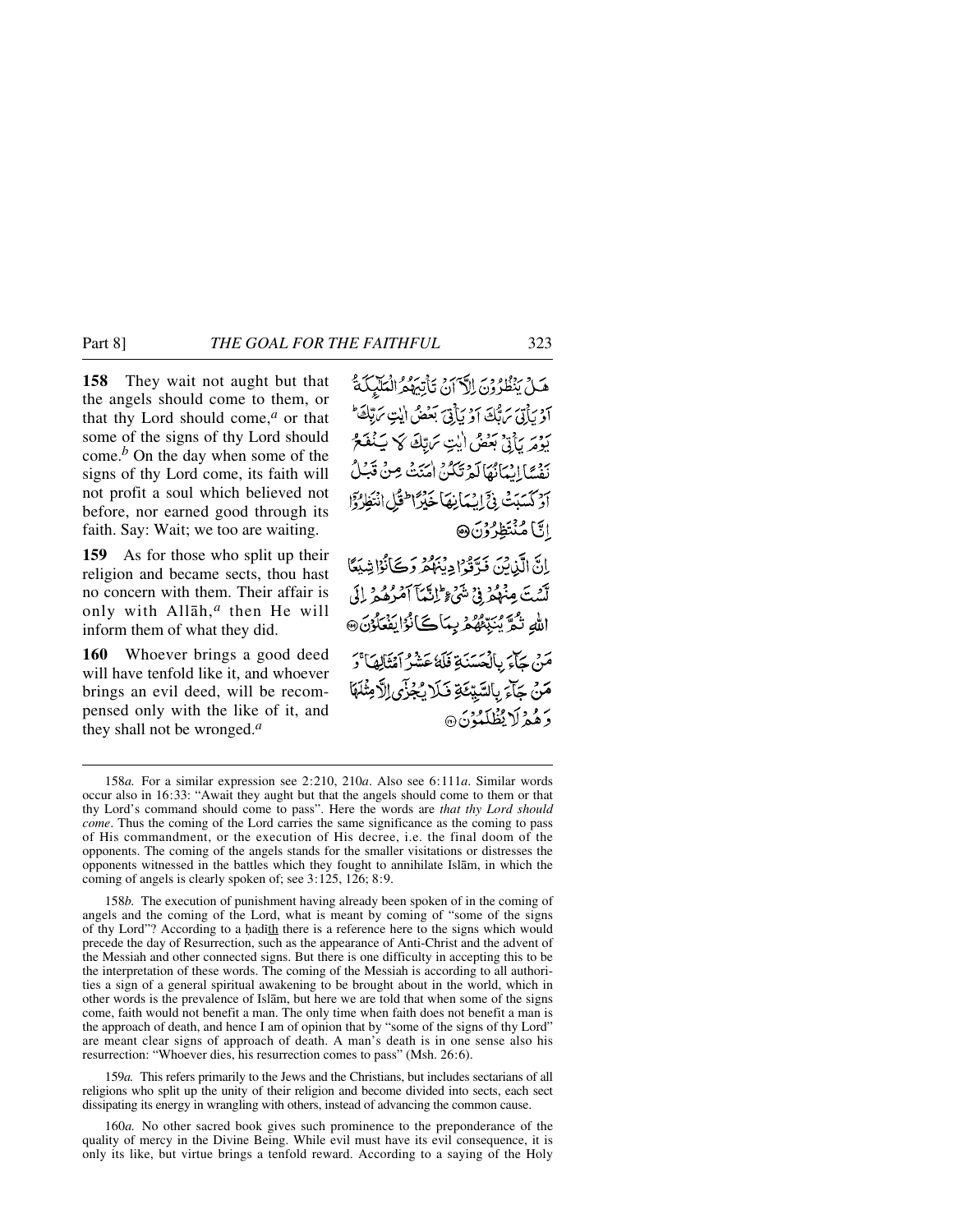**161** Say: As for me, my Lord has guided me to the right path — a right religion, the faith of Abraham, the upright one, and he was not of the polytheists.

**162** Say: My prayer and my sacrifice and my life and my death are surely for Allåh, the Lord of the worlds*<sup>a</sup> —*

**163** No associate has He. And this am I commanded, and I am the first of those who submit.

**164** Say: Shall I seek a Lord other than Allåh, while He is the Lord of all things? And no soul earns (evil) but against itself. Nor does a bearer of burden bear another's burden.*<sup>a</sup>* Then to your Lord is your return, so

قُامُ إِنَّنِيُّ هَذَا مِنِيُّ سَ بِيِّ ٓ إِلَىٰ حِسْدَاطٍ ۄ۠*ۺ*ٙۊؽۄ۠<sub>ؖ؋</sub>ؠۣؽٲۊۑؘؠۜٲڡؚۨڷۜۊؘٳ<sup>ؽ</sup>ڒڡۣ؞ٛ حَنْنُقَا ۚ رَمَا كَانَ مِنَ الْمُشْرِكِيْنَ ۞ فَيْلُ إِنَّ صَلَاتِيٌ وَ نُسُبَكِيُ وَ مَخْبَيَائِي وَ مَمَاتِيٌ لِلَّهِ سَ بِّ الْعٰلَمِيْنَ ﴾ لَاشَرِيْكَ لَهُ كَبِنْ لِكَ أُمِينُكَ وَآتَ آؤَلُ الْمُسْلِمِينَ @ .<br>فَيْ أَغَيْنَهُ اللَّهِ أَبْغِيُّ بِمَاتَّبَا وَّ هُوَ بِمَاتٌ كُلِّ شَىءٍ وَلَا تَكْسِبُ كُلُّ نَفْسٍ إِلَّا عَلَيْهَا ۚ رَبِّ تَذِيْرُ وَائِرَادَةٌ وَّيْرُا أَخْرُىَّ نَتْعَرَّ بِالْي ىَ بِّكُمُّ مَّرْجِعُكُمْ فَيُنَبِّئُكُمُّ بِيَاَكُنْتُهُ

164*a.* "Nor does a bearer of burden bear another's burden" are the words in which the Christian doctrine of atonement is rejected by the Holy Qur'ån. Elsewhere we have: "That no bearer of burden bears another's burden, and that man can have nothing but what he strives for" (53:38, 39). Every man that is born is called *a bearer of burden*, not because he is a sinner, but because he starts life with certain responsibilities of his own. It is groundless to assert that Jesus Christ entered into life without any responsibilities of his own. The study of his life shows him as feeling his own responsibilities and as caring for them.

Prophet, evil is pardoned or recompensed with its like, while good brings from a tenfold to a seven-hundredfold reward (B. 81:33). Thus the verse mentions only the maximum punishment of evil and the minimum reward of good.

<sup>162</sup>*a.* The idea of entire submission to the Divine Being conveyed in the word *Islåm* finds its perfect manifestation in the Holy Prophet, who is the first of the Muslims (v. 163). There are different motives, love of one's self, of one's wife and children, of one's friends and relatives, of one's country or nation, which prompt a man to action; and there is no doubt that the grander, the purer, and the more selfless the object, the nobler is the deed done; but above even the noblest object that a man can set for himself stands the love of the Divine Being. The deed done may be for the welfare of one's self, or of those dearest to one, or of one's country or nation, but the mainspring of that action must be the love of the Divine Being, for then only is it that perfect disinterestedness combined with absolute justice to all creatures can be achieved. It is the highest goal of human life, and every Muslim is taught to set that goal before himself. He is taught to pray in the words of this verse when he begins his daily prayers, the only difference being that the concluding words of this prayer are *wa ana min al-Muslimin*, i.e., I am *one of those* who submit, while v. 163, giving a description of the Prophet, ends with the words, I am the *first of those* who submit.